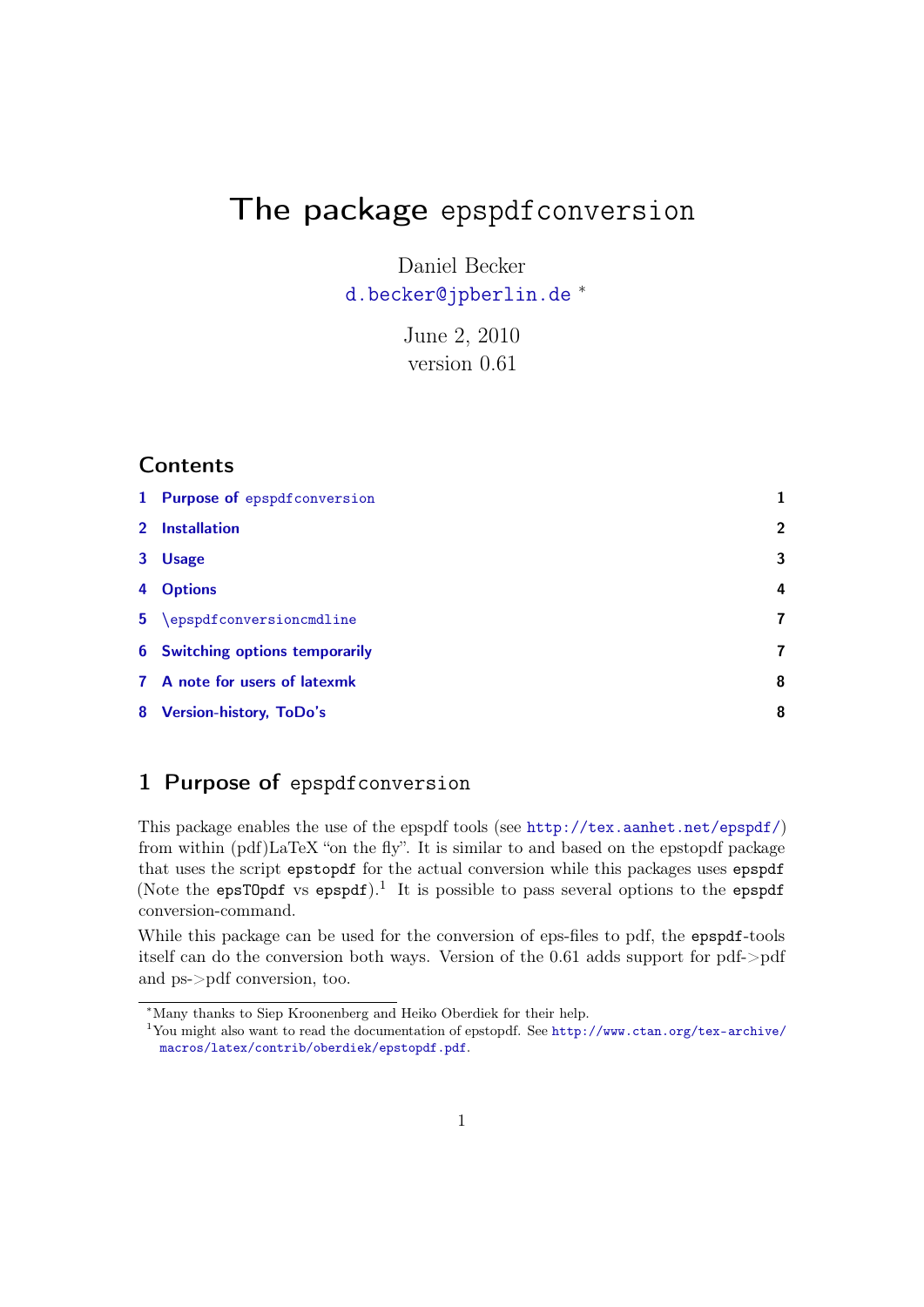I am using this package for the inclusion of eps-figures (or .pdf or .ps) that are produced en-masse by a software packages like Stata, Mathematica or Maple and that are often updated. The package makes sure that I can include the eps-figures easily and the updating of the corresponding pdf's is done "on-the-fly". Using the epspdf-tools (and not epstopdf) helps a lot to prepare a final pdf that is, for example, accepted by your print shop (really grayscale, prepress-ready, ...).

## <span id="page-1-0"></span>2 Installation

If you are using a recent version of TeXLive  $(\geq 2008)$ , you can skip this section.

- 1. Install epspdf: Go to <http://tex.aanhet.net/epspdf/> and follow the installation instructions there.
- 2. Check your epspdf installation: Make sure that you can use epspdf from the command line. I am using Mac OS X. After the installation of epspdf (or with TeXLive / MacTeX  $\geq$  2008), the following command is working from the command line (assuming the file /Users/daniel/Desktop/testimage.eps exists):

```
macbook-daniel:~ daniel$ which epspdf
/usr/texbin/epspdf
macbook-daniel:~ daniel$ epspdf /Users/daniel/Desktop/testimage.eps
It results in a file /Users/daniel/Desktop/testimage.pdf.
```
3. The package requires that shell-escape are enabled such that TeX is allowed to execute the command epspdf if needed. You should get a warning in your .log-file if this is not the case. Be aware that allowing that is a security risk.

Enabling shell-escape means that you have to call pdflatex with additional options. In my case – I use TeXShop on Mac OS X with MacTeX/TeXLive as the TeXinstallation in the background – the command specified for pdflatex is

pdflatex --file-line-error --shell-escape --synctex=1. If you are using MikTeX on Windows as TeX-installation, use --enable-write18 instead of --shell-escape. Look for "shell escape" and "write18" in the Help-Section of your preferred application for Typesetting on how to enable it (TeXShop, WinEdt, ....).

4. Special Note for Windows-Users: If you are using Windows and do not know how to install epspdf and use it from the command line: The trick is to create a batch-file epspdf.bat and place it somewhere where windows can find it (in your path, similar to pdflatex.exe etc.). This file should contain the line

```
ruby "C:\Programme\epspdf\epspdf\epspdf.rb" %*
```
where path\\_to\\_epspdf.rb needs to replaced the path to epspdf that is valid in your machine, for example by <C:\Programme\epspdf\epspdf\epspdf.rb>. If everything went ok, you should be able to execute the command epspdf from the command line in Windows ("Start > Programs > Accessories > Command Prompt". Stefan Pofahl (thanks!) suggested the following epspdf.bat batch file: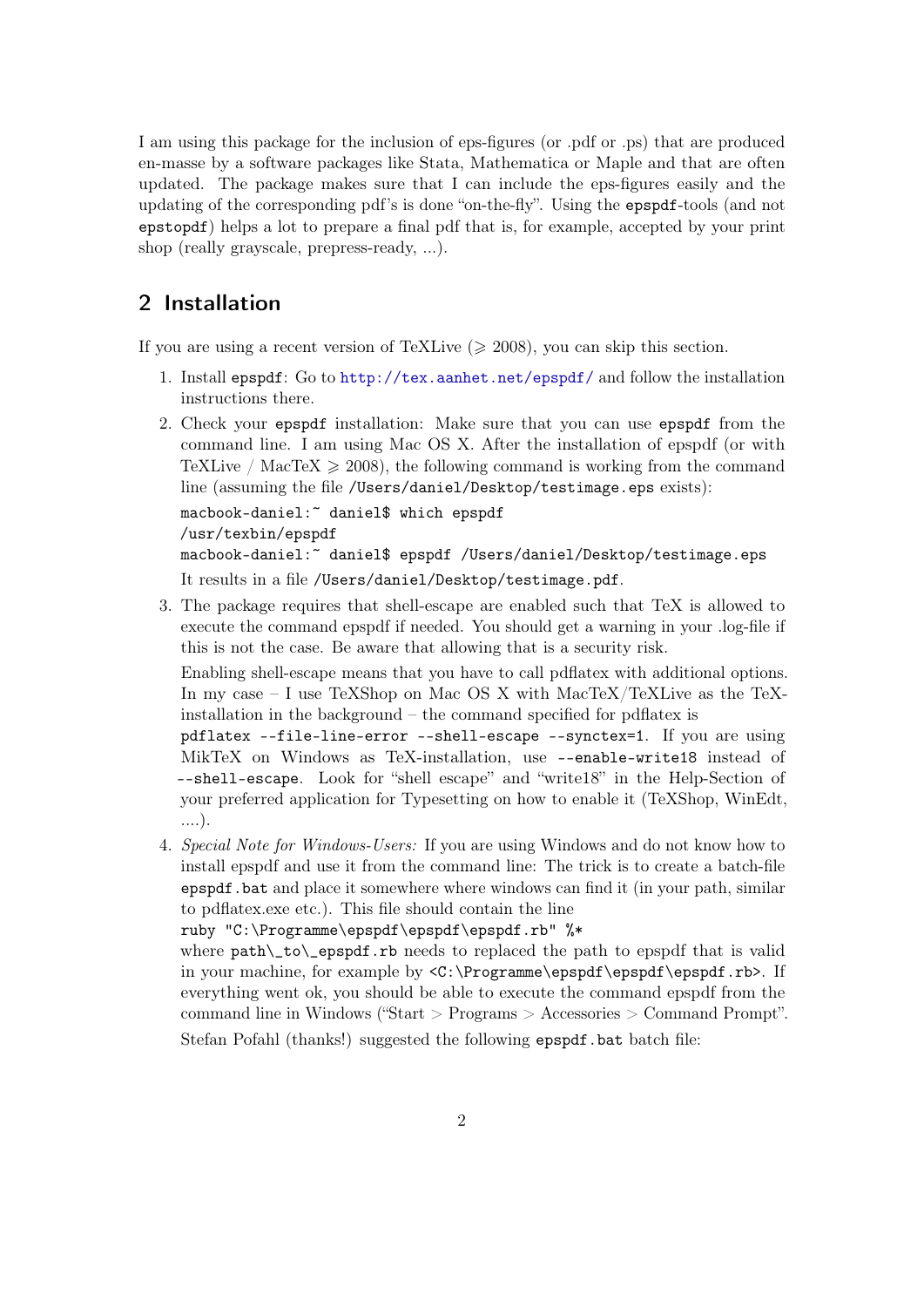```
@ECHO OFF
REM ---SET ruby= "C:\Programme\epspdf\rubysub\bin\ruby.exe"
SET rb="C:\Programme\epspdf\epspdf\epspdf.rb"
REM ---
%ruby% %rb% %*
```
Where, again, the path to ruby.exe and \epspdf.rb need to be adjusted to your local settings. The advantage is that epspdf.rb and ruby.exe not necessarily need to be in your path...

### <span id="page-2-0"></span>3 Usage

Put in the preamble of your .tex-file the line

#### \usepackage[OPTIONSHERE]{epspdfconversion}

where "OPTIONSHERE" can be either empty or be filled with the options described below. epspdfconversion loads, among others, the graphics-package and also epstopdf, so you don't need to do that. If you prefer graphicx over graphics, load in before epspdfconversion, i.e.

\usepackage{graphicx} \usepackage{epspdfconversion}

If you typeset your document, and (pdf)LaTeX detects that you want to use an eps-figure, the epspdfconversion-package makes sure that it is converted to a pdf that is then included.

By default, if you include your eps-figure with the .eps extension, as in

\includegraphics[width=0.5\textwidth]{image.eps}

, there will be a conversion of your image.eps-file to a pdf-file named image-epspdf-to.pdf that is then used in your document. The next run will only call a conversion if the original .eps-file is newer (has been updated in the meanwhile). This is to save typesetting time. You can change this behaviour with the option update=false, see below. If you insist on using \includegraphics without the extension, as in

#### \includegraphics[width=0.5\textwidth]{image}

, the situation is more complicated. If you are using \includegraphics without the extension, pdfLaTeX when used with epstopdf or epspdfconversion looks for files that can be used in the following order: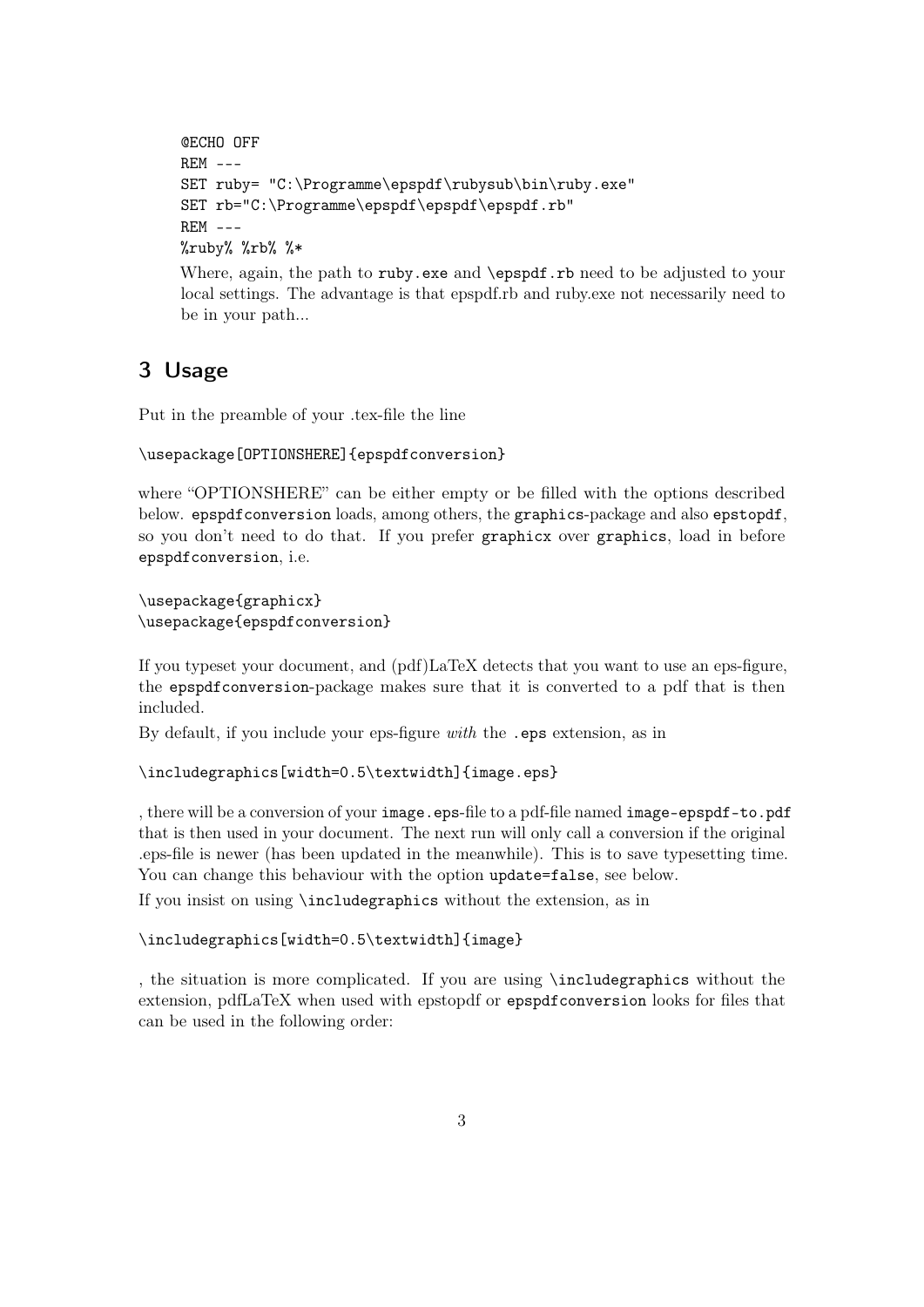Package grfext Info: Graphics extension search list: (grfext) [.png,.pdf,.jpg,.mps,.jpeg,.jbig2,.jb2,.PNG,.PDF, .JPG,.JPEG,.JBIG2,.JB2,.eps]

If - for whatever reason, a file image.png exists, this one will be used, not the .eps or the converted pdf. However, you can use the option prepend the "Graphics extension search list" will look like this:

Package grfext Info: Graphics extension search list: (grfext) [.eps,.png,.pdf,.jpg,.mps,.jpeg,.jbig2,.jb2,.PNG,.PDF, .JPG,.JPEG,.JBIG2,.JB2]

This implies that image.eps is found first and used if a conversion to pdf is necessary. Complicated? Consider to use \includegraphics with the extension. This avoids confusion which file actually makes it into your document. See options prepend, prefersuffix, update, suffix below and try to figure out how many different scenarios there are.

# <span id="page-3-0"></span>4 Options

<span id="page-3-1"></span>epspdfconversion accepts several options. Table [1](#page-3-1) below gives an overview. The explanations are more or less taken from the documentation of epspdf and epstopdf.

| option                                                                                                                                      | explanation                                                                                                                                                                                                       |
|---------------------------------------------------------------------------------------------------------------------------------------------|-------------------------------------------------------------------------------------------------------------------------------------------------------------------------------------------------------------------|
| Options related to epspdf<br>help                                                                                                           | You will be shown the help of the epspdf command<br>in your logfile. This option does not overrule all<br>the others as previously.                                                                               |
| simple                                                                                                                                      | the epspdf-conversion will be done with no option<br>at all. Don't use it together with any of the options<br>below.                                                                                              |
| gray   grey   GRAY   GREY                                                                                                                   | $gray \mid grey : convert \text{ }eps\text{-}figures \text{ }to \text{ }grayscale \text{ } (suc-$<br>cess not guaranteed); GRAY   GREY: Try harder<br>to convert to grayscale (success still not guaran-<br>teed) |
| nogray   nogrey                                                                                                                             | $\log$ ray   nogrey : do not try to convert eps-figures<br>to grayscale                                                                                                                                           |
| default   printer  <br>prepress   screen   ebook  <br>$target=default$<br>target=printer   target=prepess  <br>target=screen   target=ebook | target use of pdf                                                                                                                                                                                                 |

Table 1: Options for the package epspdfconversion

... continued on the next page ....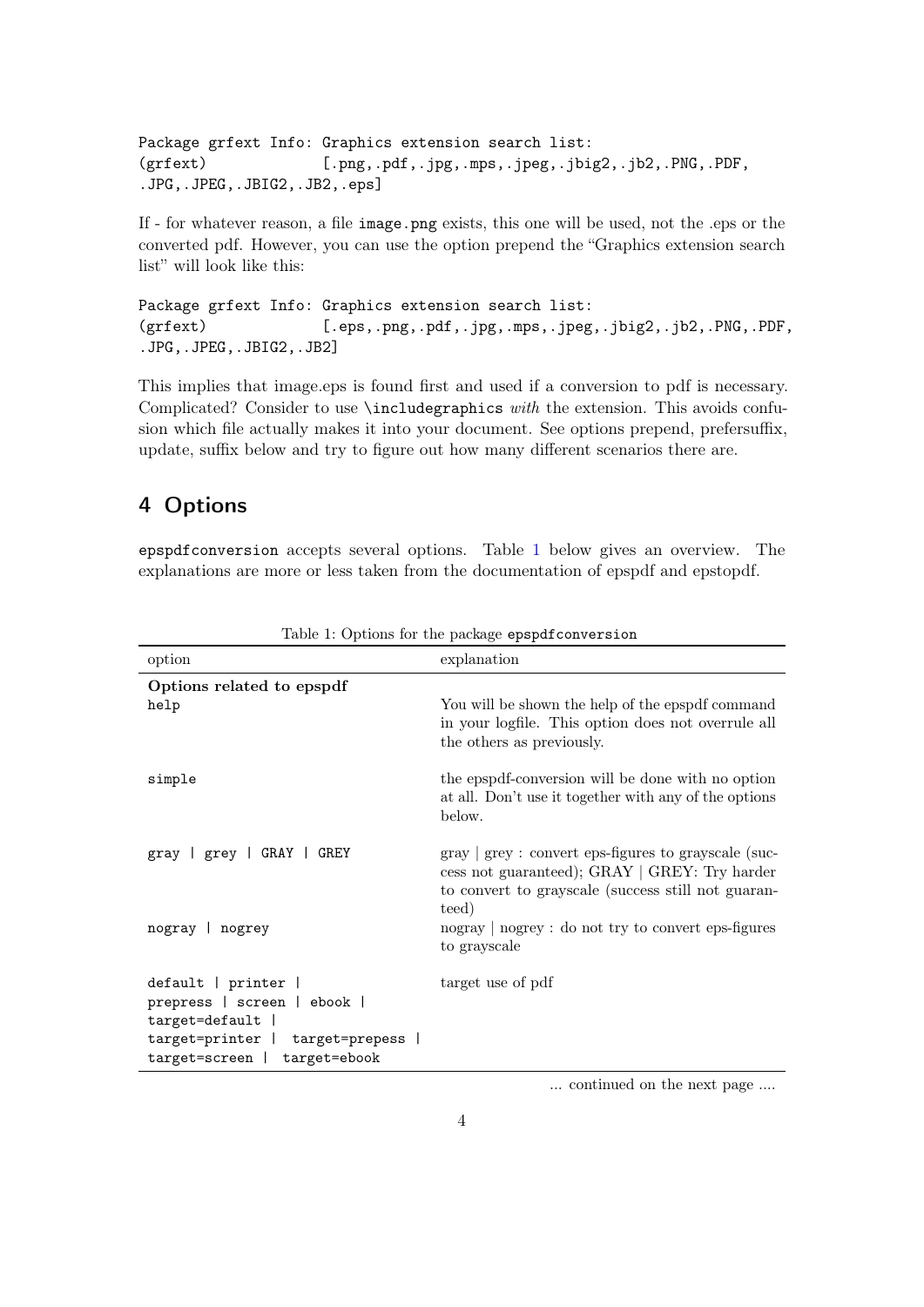| option                                                                      | explanation                                                                                                                                                                                                                                                                                                                                                                          |
|-----------------------------------------------------------------------------|--------------------------------------------------------------------------------------------------------------------------------------------------------------------------------------------------------------------------------------------------------------------------------------------------------------------------------------------------------------------------------------|
| pdfversion=default  <br>pdfversion=1.2   pdfversion=1.3  <br>pdfversion=1.4 | Pdf version to be generated. Setting another ver-<br>sion than those on the left will result in an error.<br>'default' means whatever Ghostscript's default is.                                                                                                                                                                                                                      |
| bbox   bbox=true   bbox=false                                               | If true: Compute tight boundingbox                                                                                                                                                                                                                                                                                                                                                   |
| nopdftops                                                                   | Ignore pdftops even if available (default: use if<br>available)                                                                                                                                                                                                                                                                                                                      |
| pdftops                                                                     | use pdftops if available                                                                                                                                                                                                                                                                                                                                                             |
| hires                                                                       | compute hires-Boundingbox                                                                                                                                                                                                                                                                                                                                                            |
| no-hires                                                                    | don't compute hires-Boundingbox                                                                                                                                                                                                                                                                                                                                                      |
| custom={-dPDFX}                                                             | This option allows you to pass a string to the<br>ghostscript-commandline. On the left it would<br>be Here you can set custom options for conver-<br>sion to pdf, view Use.htm and ps2pdf.htm from<br>the Ghostscript documentation set. The example<br>on the left adds -dPDFX to the ghostscript-call by<br>epstopdf                                                               |
| psoptions={-level2}                                                         | This sets the options for pdftops; the default is<br>-level2, don't include -eps or page number options;<br>these will be generated by epstopdf itself                                                                                                                                                                                                                               |
| pagenumber={1}                                                              | Page (in the source-file) to be converted                                                                                                                                                                                                                                                                                                                                            |
| Options related to epstopdf.sty (the package)                               | These<br>options<br>options<br>that<br>are<br>are<br>epstopdf.sty that<br>over to<br>works<br>passed<br>in the background.<br>You could also<br>use<br>\epstopdfsetup{OPTIONSforEPSTOPDF},<br>but<br>you can also control the behaviour of epstopdf.sty<br>by means of setting options of epspdf conversion.<br>The explanation is borrowed from the documenta-<br>tion of epstopdf. |
| prepend=true<br>prepend<br>prepend=false                                    | Determines whether eps is appended (if false)<br>or prepended (if true) to the Graphics extension<br>search list. (default: false). (Note that there is no<br>option append. Use prepend=false instead.)                                                                                                                                                                             |

Table 1: Options for the package epspdfconversion – continued

... continued on the next page ....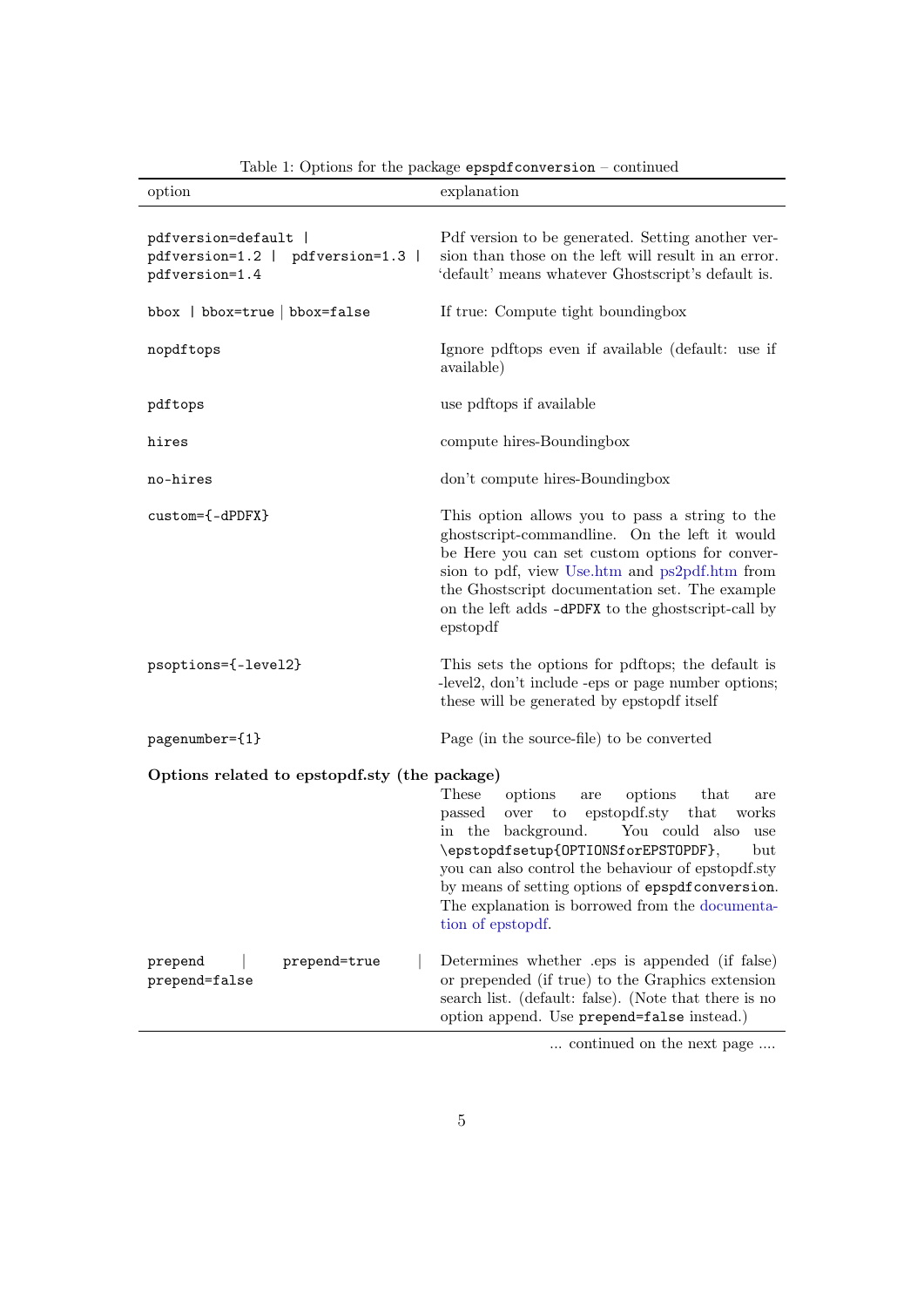| option                                                 | explanation                                                                                                                                                                                                                                                                                                                                                                                                                                                                                                       |
|--------------------------------------------------------|-------------------------------------------------------------------------------------------------------------------------------------------------------------------------------------------------------------------------------------------------------------------------------------------------------------------------------------------------------------------------------------------------------------------------------------------------------------------------------------------------------------------|
| update   update=true   update=false                    | The conversion program is only called, if the target<br>file does not exist or is older than the source image<br>file. If false, the conversion is done with every run<br>of pdflatex. update=false makes sense when you<br>are not yet sure which settings for the conversion<br>to pdf you are going to use.                                                                                                                                                                                                    |
| verbose<br>verbose=true<br>verbose=false               | prints some information about the image in the<br>log file (default: true).                                                                                                                                                                                                                                                                                                                                                                                                                                       |
| $\texttt{suffix}=\{-\texttt{mysuffix}\}$               | defines a string that is put between the file name<br>base and the extension of the output file. This<br>avoids that existing pdf-files are overwritten. See<br>the documentation of epstopdf for a more detailed<br>explanation. (default: suffix=-epspdf-to)                                                                                                                                                                                                                                                    |
| prefersuffix   prefersuffix=true<br>prefersuffix=false | If a suffix is set by option suffix, then there can be<br>two image file names that could be taken into<br>account for inclusion: A image file name with<br>the suffix string inside its name and a image file<br>name without; e.g. for foo.eps the names could<br>be: foo-suffix.pdf, foo.pdf If option prefersuf-<br>fix is turned on, the file foo-suffix.pdf and its<br>generation is preferred over using foo.pdf. Oth-<br>erwise foo.pdf is included without generating<br>foo-suffix.pdf. (default: true) |
| $outdir=./$                                            | The converted file may put in another output direc-<br>tory. The value of outdir must include the directory<br>separator. Example for the current directory:<br>\epstopdfsetup{outdir=./}<br>For other directories ensure that they can be found.<br>See \graphicspath or TEXINPUTS. You might need<br>to set suffix= to use another directory than the<br>current. (default: outdir not set, converted images                                                                                                    |
| pdftopdf<br>pdftopdf=true<br>pdftopdf=false            | are saved in the same directory as the source-files.)<br>Enable conversion also for .pdf-files. Detects an<br>pdf-file, converts it to an pdf, applying the other<br>options that are set (grayscaling, ) and used the<br>converted .pdf-file. (default: pdftopdf =false)                                                                                                                                                                                                                                         |
| pstopdf<br>pstopdf=true<br>pstopdf=false               | Enable conversion also for .ps-files. Detects an .ps-<br>file, converts it to an pdf and used this. (default:<br>pstopdf=false)                                                                                                                                                                                                                                                                                                                                                                                   |

Table 1: Options for the package  $\mathtt{epspdf} \mathtt{conversion}$  – continued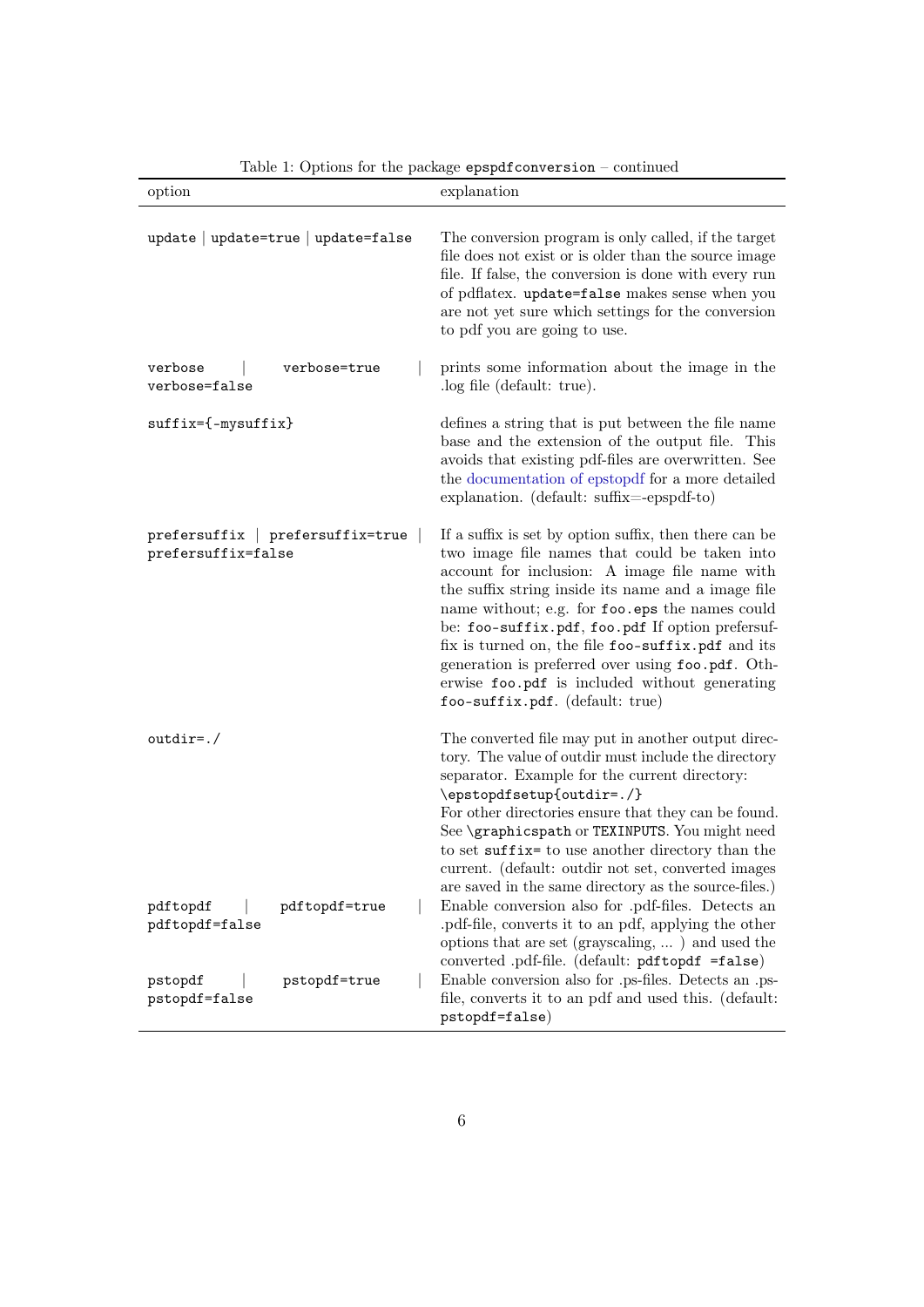When there are several options in the first column, divided by |, this means that you should *choose only one* of them. For example, it does not make sense have this in the preamble:

#### \usepackage[pdfversion=1.3,pdfversion=1.4]{epspdfconversion}

\pdfminorversion: When you choose the options pdfversion=1.2 or pdfversion=1.3, you need to set \pdfminorversion accordingly. The package checks if you have done that properly and shows a warning if not.

Changing the options somewhere in the middle of your .tex document is supported. Writing

#### \epspdfconversionsetup{target=prepress,bbox}

changes the options of epspdfconversion to target=prepress,bbox. Other options than target=... remain in effect.

# <span id="page-6-0"></span>5 \epspdfconversioncmdline

Many of the options described above change the command that is used to call epspdf for the conversion from .eps to .pdf.

Typing \epspdfconversioncmdline somewhere in your source-.tex file will output the call that you have defined in your preamble. For example, this file has in the preamble

#### \usepackage[pdfversion=1.3,GRAY]{epspdfconversion}

and the \epspdfconversioncmdline then is: epspdf --GRAY --version=1.3. This means that you can use \renewcommand to define you own \epspdfconversioncmdline. For example, to restore the behaviour of the epstopdf-package, you could write

\renewcommand{\epspdfconversioncmdline}% {epstopdf }

This allows you to use whatever tool you want for your eps->pdf conversion.

## <span id="page-6-1"></span>6 Switching options temporarily

It is possible to switch the options only temporarily using curly braces. Consider you have set the options GRAY such that all your figures appear in grayscale. Now you want color for a single figure. This can be done like this: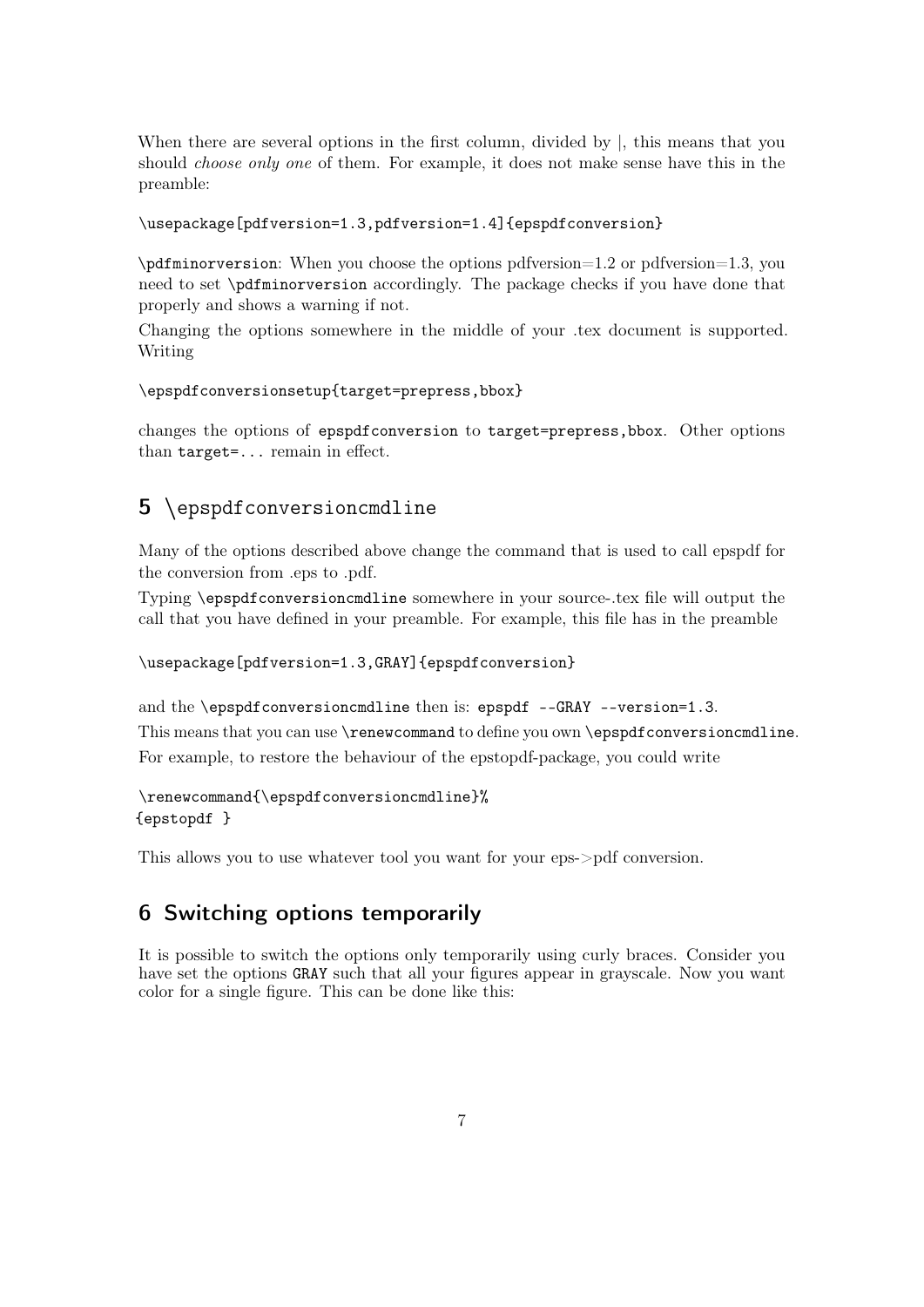```
{% <= New group started
\epspdfconversionsetup{nogray,bbox=false}
\fbox{\includegraphics[width=4cm]{image2.eps}}
}% <= New group ended; grayscaling,bbox set to previous value.
\includegraphics[width=4cm]{image2.eps}
```
The figure image2.eps will be exceptionally in color, other figures in gray, according to the general rule for this document:



# <span id="page-7-0"></span>7 A note for users of latexmk

(pdf)latexmk is a perl script for running LaTeX, BibTex, Makeindex etc the correct number of times. See <http://www.phys.psu.edu/~collins/software/latexmk/>. It can be configured to run pdflatex if an eps-image has been updated (since version V. 3.21i) – hence updating an eps-file is considered to be an update of the document. In your local configuration file, you should have something like this:

```
# FOR USERS OF epstopdf v1.5 and later only:
add_cus_dep('eps', 'pdf', 0, 'cus_dep_require_primary_run');
```
This makes latexmk to pay attention for .eps-files. If they are updated, pdflatexmk triggers a run of pdflatex (uses the subroutine cus\_dep\_require\_primary\_run) and epspdf conversion can do the necessary conversion of the file.<sup>2</sup>

Note that both epstopdf and latexmk are under active development. If you have difficulties to use latexmk together with epspdfconversion, please let me know.

## <span id="page-7-1"></span>8 Version-history, ToDo's

**Possible ToDo's** add support for tif and others in pdflatex via convert / add support for pdfinclusion in latex (not pdf-latex) / add support for more file-types (tif, jpeg,...) in latex (not pdf-latex) / add support for sam2p.

Please report errors, missing features and other suggestions.

- v.0.61, 2010-06-1: new options pdftopdf and pstopdf. Uses epspdf to do pdf-to-pdf and ps-to-pdf conversions. Allows grayscaling, calculation of bounding boxes etc for pdf's that already exist an for .ps-files. Disabled by default.
	- bugfix for the outdir-option (converted files in subdirectories are again saved in those subdirectories) (Thanks to Stefan Pofahl for the feedback.)

<sup>&</sup>lt;sup>2</sup>If you enable the options pdftopdf and pstopdf, you should add the corresponding configuration.